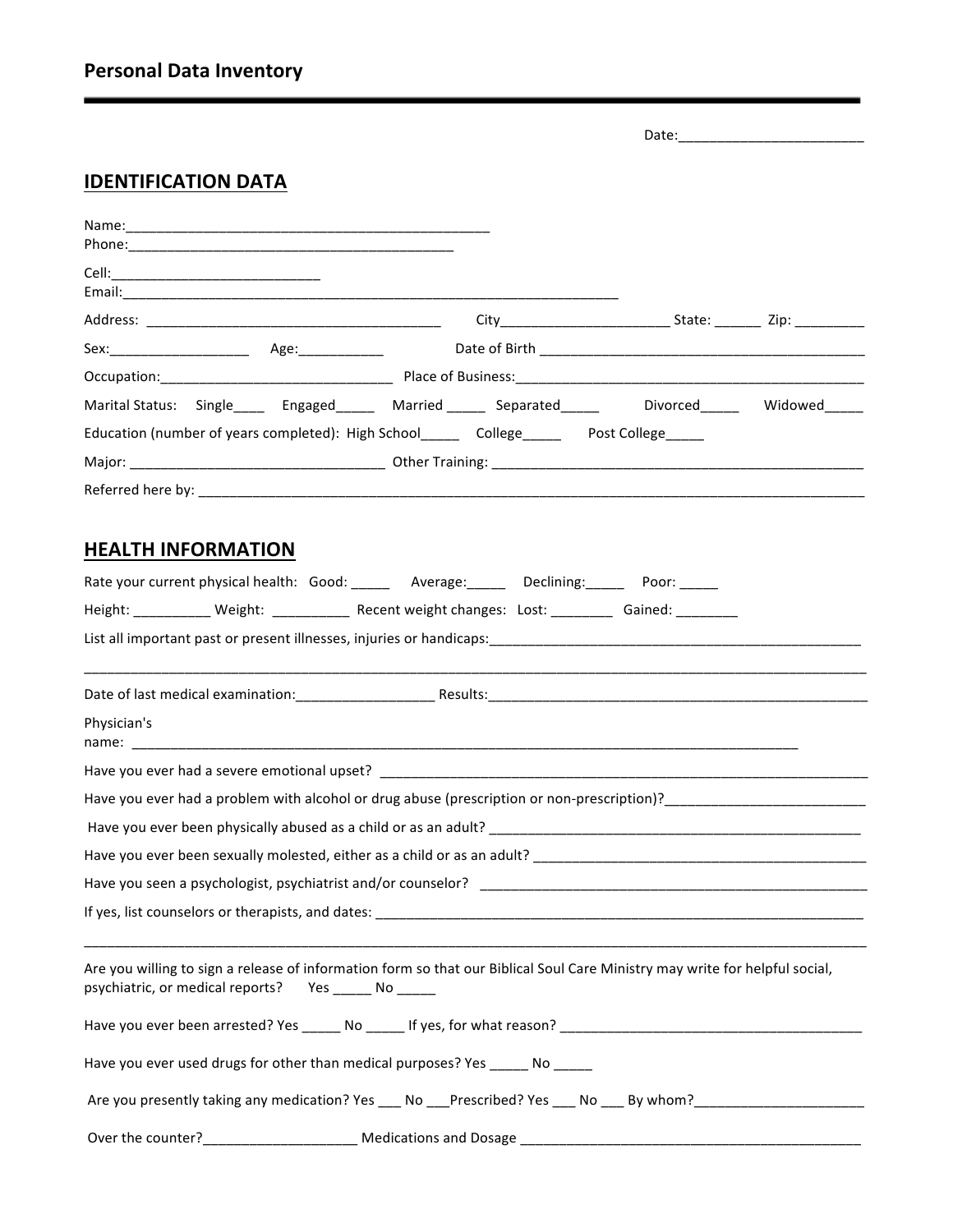## **RELIGIOUS BACKGROUND**

| Church attendance per month: $1_{\_\_\_\_}$ 2 $\_\_\_\_$ 3 $\_\_\_\_$ 4 $\_\_\_\_$ 5 $\_\_\_$ 6 $\_\_\_$ 7 $\_\_\_$ 8 or more |  |  |
|-------------------------------------------------------------------------------------------------------------------------------|--|--|
|                                                                                                                               |  |  |
|                                                                                                                               |  |  |
|                                                                                                                               |  |  |
|                                                                                                                               |  |  |
|                                                                                                                               |  |  |
|                                                                                                                               |  |  |
|                                                                                                                               |  |  |
| <b>MARRIAGE INFORMATION</b>                                                                                                   |  |  |
| Note: If never married, check here: ____, and skip to the "Information About Children" section.                               |  |  |
|                                                                                                                               |  |  |
|                                                                                                                               |  |  |
|                                                                                                                               |  |  |
| Your spouse's age: _____ Education (years): _____ Is your spouse willing to come in for counseling? __________                |  |  |
| Have you ever been separated? Yes_____ No_____ If yes, when? From________________ To________________                          |  |  |
|                                                                                                                               |  |  |
|                                                                                                                               |  |  |

Is this your first marriage?\_\_\_\_\_\_\_ Give brief information about any previous marriages: \_\_\_\_\_\_\_\_\_\_\_\_\_\_\_\_\_\_\_\_\_

## **INFORMATION ABOUT CHILDREN**

| *PR | <b>Name</b> | Age | Sex | Is child still living in your<br>home? (Y/N) |
|-----|-------------|-----|-----|----------------------------------------------|
|     |             |     |     |                                              |
|     |             |     |     |                                              |
|     |             |     |     |                                              |
|     |             |     |     |                                              |
|     |             |     |     |                                              |
|     |             |     |     |                                              |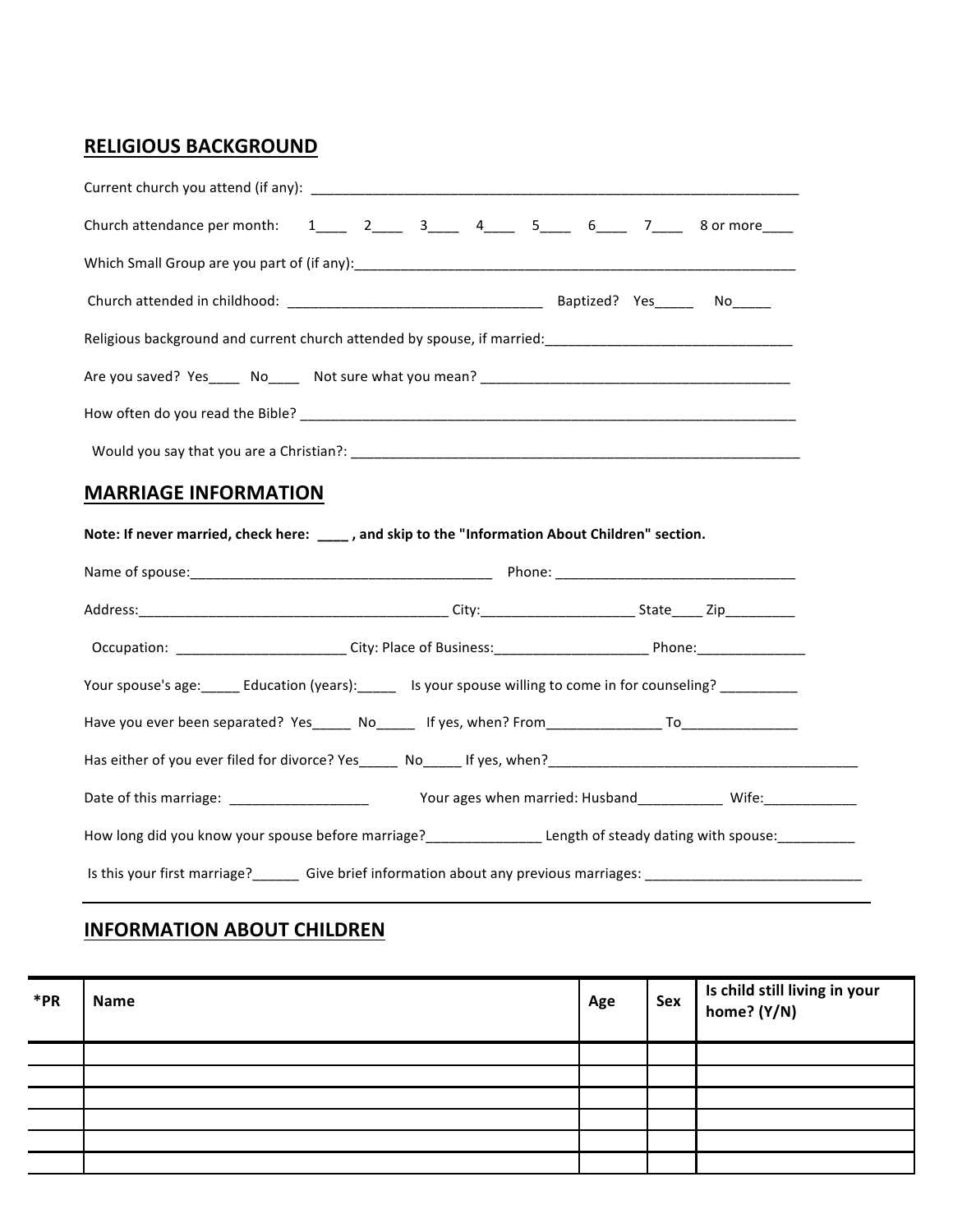| <b>Basic Information Sheet</b><br>2. What have you done about it? | BRIEFLY ANSWER THE FOLLOWING QUESTIONS:<br>What is the main problem, as you see it? What brings you here?<br>What can we do? What are your expectations in coming here?<br>Is there any other information we should know? | 4. As you see yourself, what kind of person are you? Describe yourself. |  |
|-------------------------------------------------------------------|---------------------------------------------------------------------------------------------------------------------------------------------------------------------------------------------------------------------------|-------------------------------------------------------------------------|--|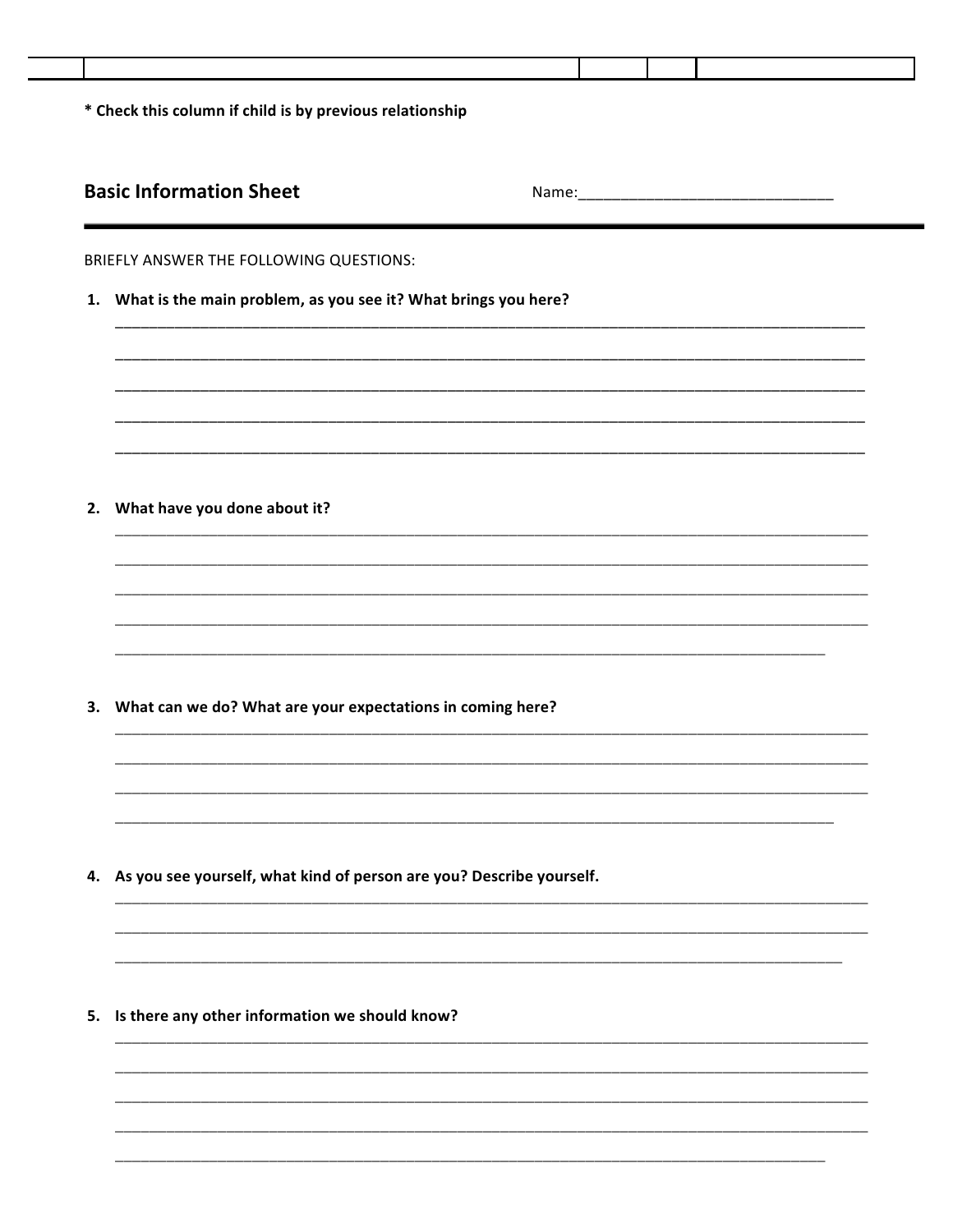## **SPIRITUAL CONVICTIONS QUESTIONNAIRE**

Finish the following sentences with two or three answers each:

1. God is:

2. Jesus Christ is: (describe who you think He is, what He has done, what He is doing now, what place He has in your life, what He means to you, etc.)

3. My relationship to God and his Son Jesus Christ is: (describe the kind of relationship you have with God and how important that relationship is—be specific)

4. A Christian is: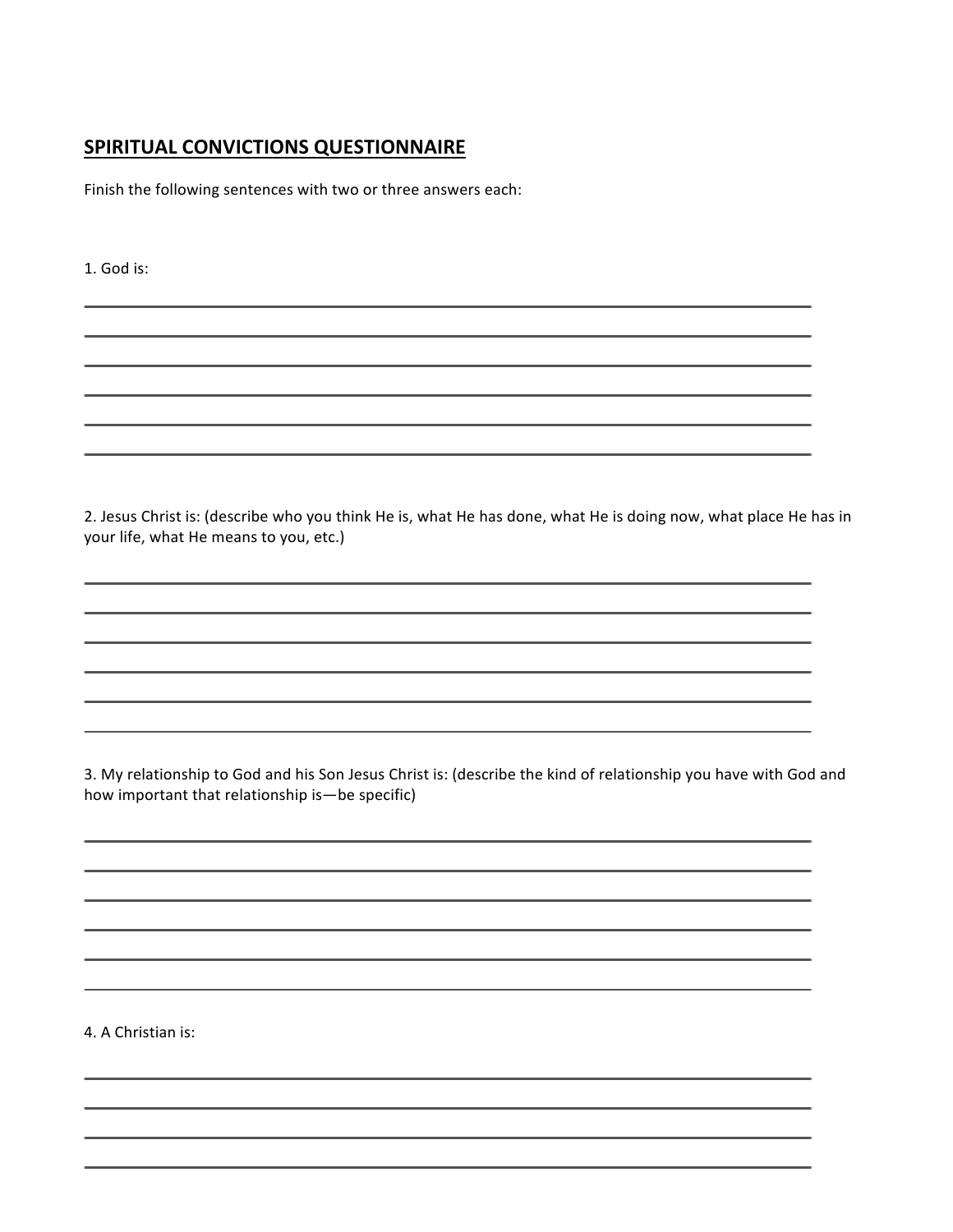5. I know that I am (or am not) a Christian because:

6. The Bible is: (describe what you think it is, what it means to you, what place it has in your life, how you use it, etc.) 

7. Sin is:

8. My chief sins are: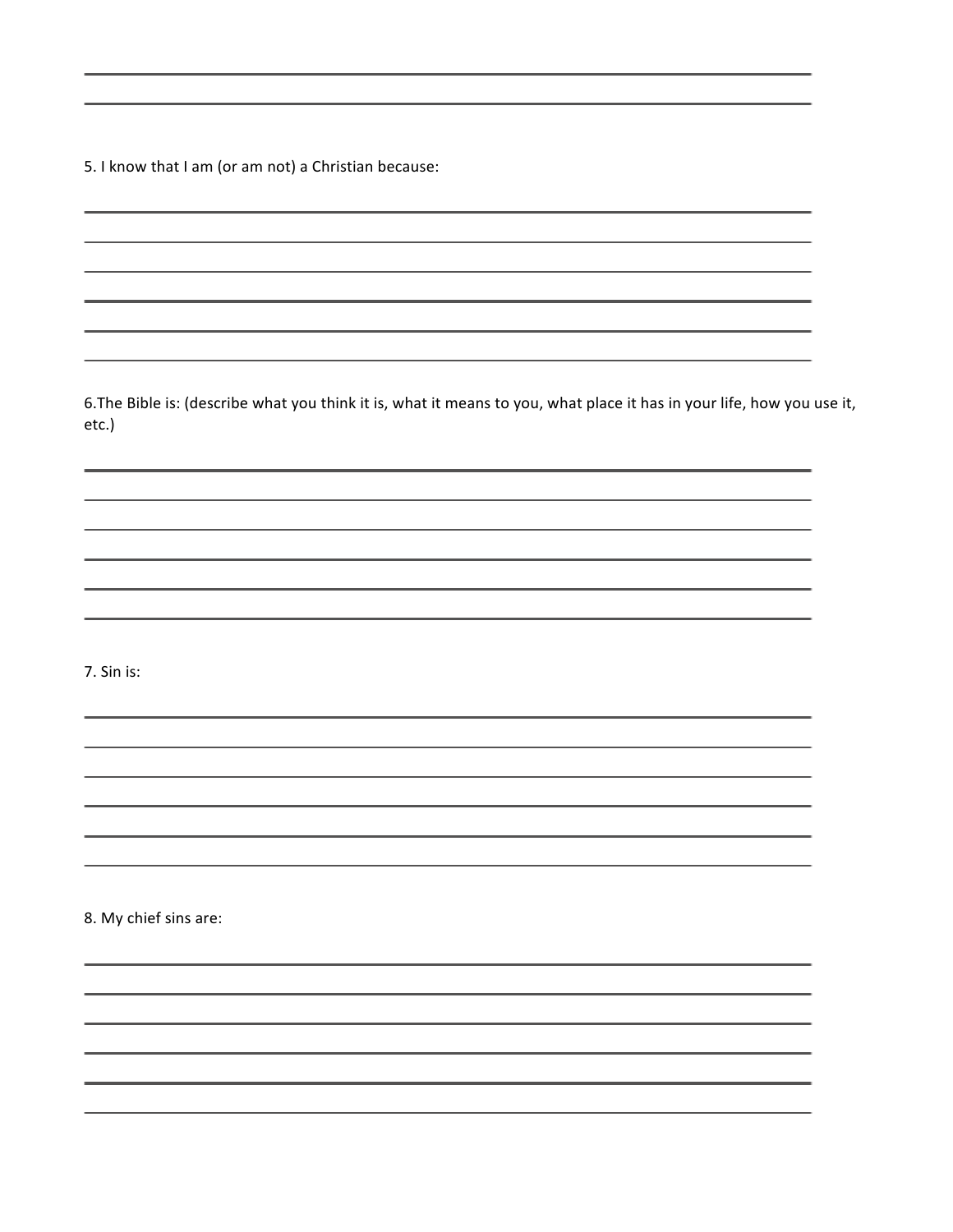9. When I sin, I: (describe how you handle sin, what you feel when you sin, what you do after you sin)

10. I feel guilty when:

11. I pray: (when, how, why, what for, etc.)

12. My chief goals in life are: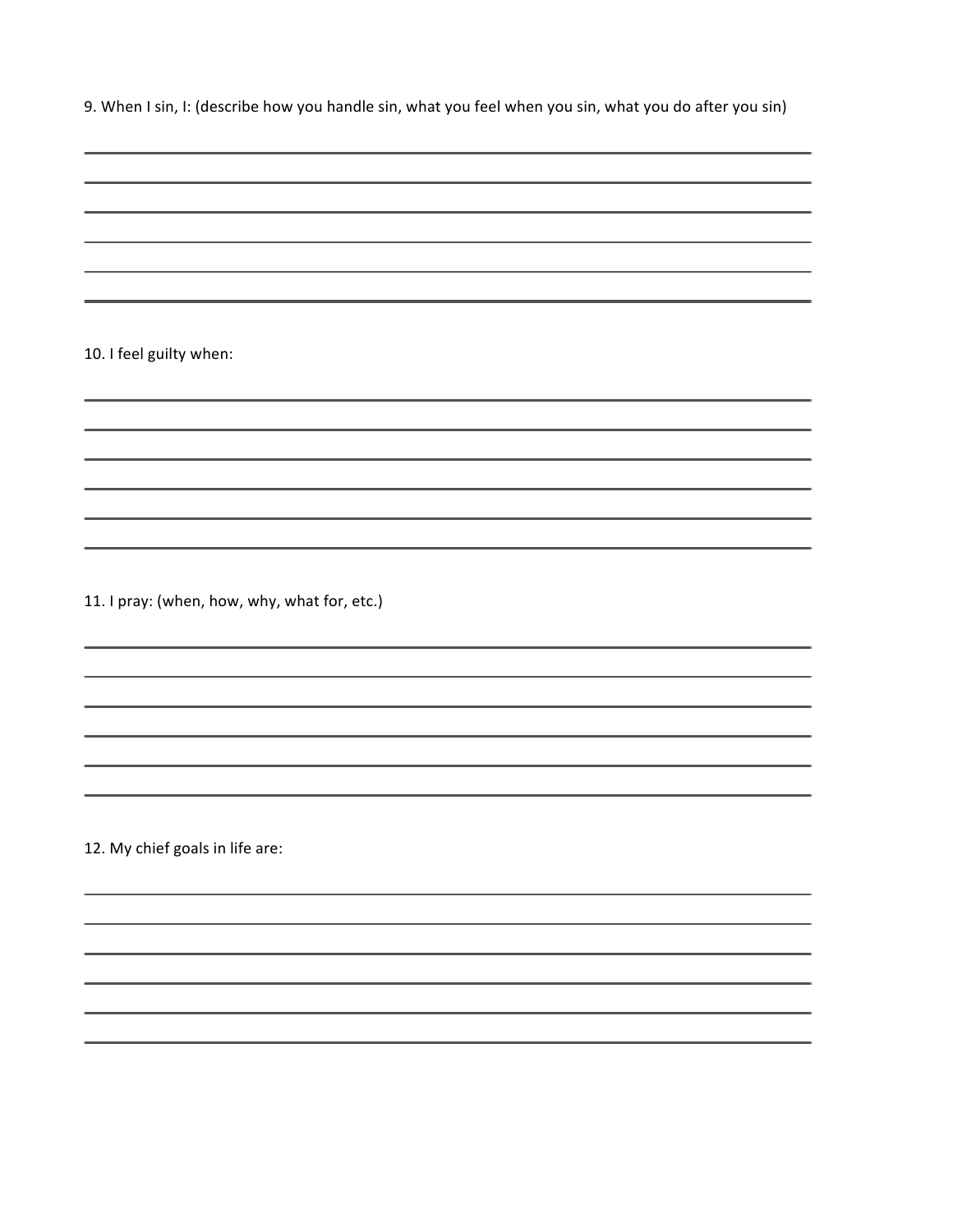13. I want (or do not want) to attend and be involved in church: (answer the questions "how" and "why")

14. I believe fellowship with other Christians is: (define what it is, what it involves, how important it is, and how it can be developed) 15. I am promoting my spiritual growth and the spiritual growth of my spouse by: 16. My spouse and I differ in spiritual matters: (when, how, over what, etc.)